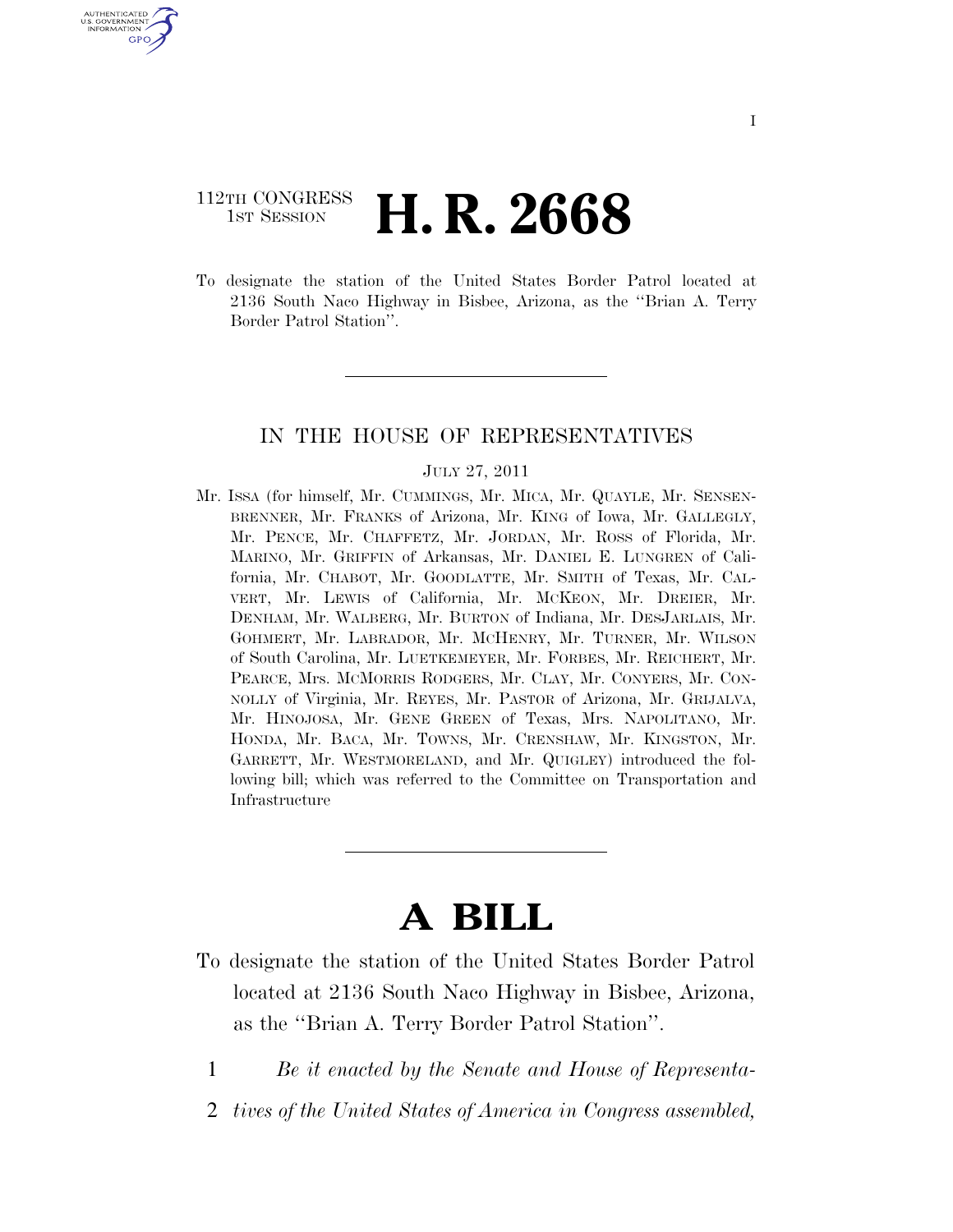#### **SECTION 1. SHORT TITLE.**

 This Act may be cited as the ''Brian A. Terry Memo-rial Act''.

#### **SEC. 2. FINDINGS.**

The Congress finds the following:

 (1) A native of Flat Rock, Michigan, Agent Brian A. Terry served his country proudly with the United States Marine Corps and continued his serv- ice as a police officer with the cities of Ecorse and Lincoln Park, Michigan, prior to joining the United States Border Patrol.

 (2) Agent Terry was a member of the 699th Session of the Border Patrol Academy assigned to the Naco Border Patrol Station within the Tucson Sector.

 (3) On December 14, 2010, Border Patrol Agent Brian A. Terry was conducting a Border Pa- trol Tactical unit (BORTAC) operation in the area 19 of "Peck Wells".

 (4) At 11:15 p.m., near Rio Rico, Arizona, and about 15 miles north of Nogales, Arizona, Agent Terry and his team spotted a group of individuals approaching their position.

 (5) Shortly thereafter, an encounter ensued and gunfire was exchanged that left Agent Terry mor-tally wounded.